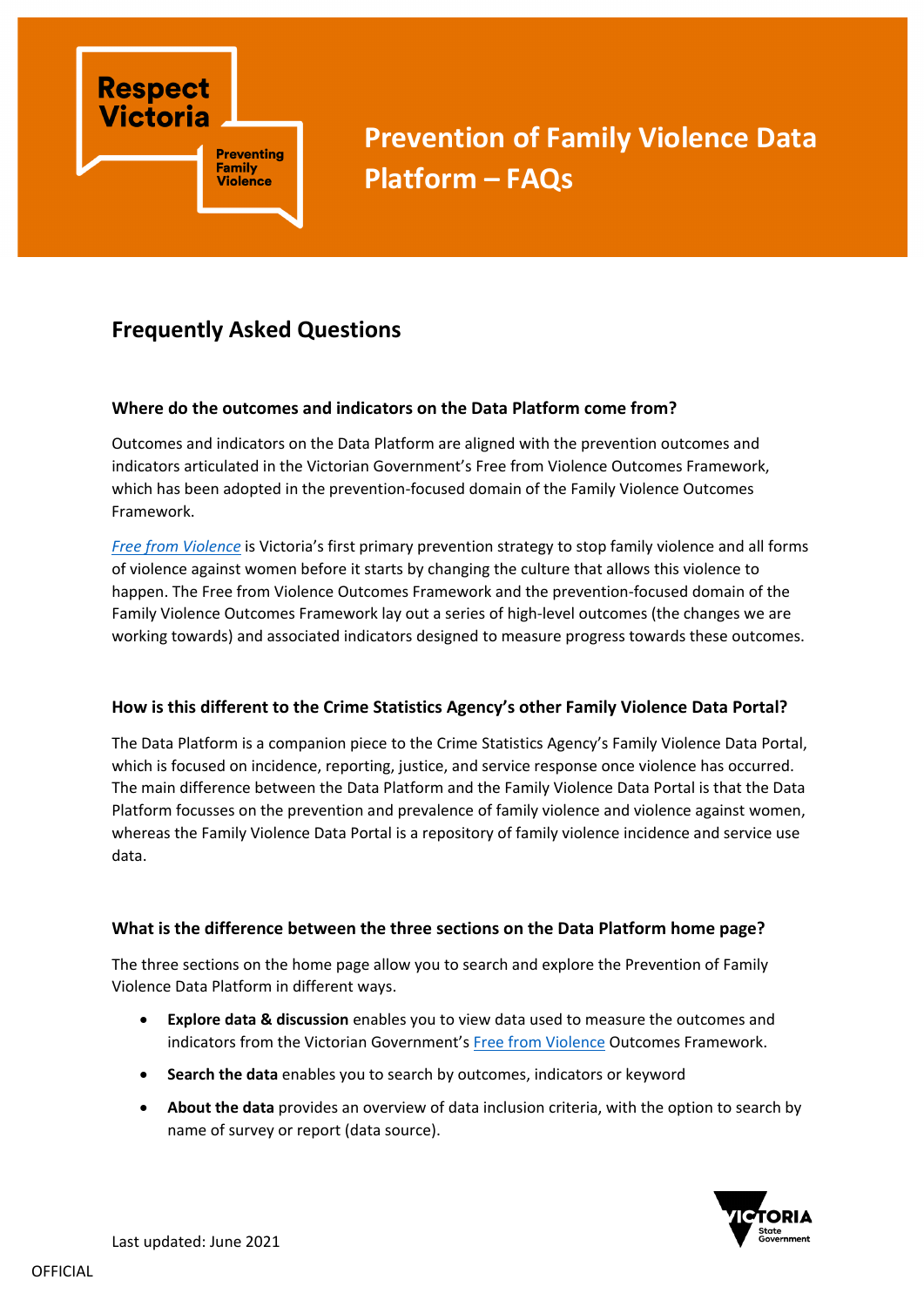# **What surveys/reports are included on the Data Platform? Where does the data come from?**

Data on the Data Platform is drawn from a wide range of surveys, administrative data collections, longitudinal studies and published research reports. The **About the Data Report** (which can be downloaded on the **About the data** page) provides details of each data source in the Data Platform including the year(s) the data was collected/published, data custodian (e.g. Australian Bureau of Statistics), frequency of data collection (e.g. every four years), sample size, and geography of the sample (i.e. Victoria or National).

## **What is the time-period for the data on the Data Platform?**

The first release of the Data Platform contains data sources collected between 2009 and 2020, with additional years of data expected to be added in future updates to the Data Platform.

## **When will the existing data be updated? Can new data sets be added?**

The Data Platform will be updated regularly as more data becomes available. As updates are made to the Data Platform, information about the most recent changes will be documented under the **Updates log** on the **Introduction** page. While every attempt has been made to include the most recent data, there may be a delay between when new data is released and when it can be published on this Data Platform.

#### **Is change over time measured and how?**

Yes, change over time is measured where multiple years of data are available. While some indicators are more likely to demonstrate change sooner than others, this initial release of the Data Platform may not show marked positive change in the drivers and prevalence of family violence and violence against women in Victoria. This is because systemic attitudinal and behavioural change at a societal level can take many years to achieve. Significant and sustained reductions in the prevalence of this violence requires long-term, sustained policy investment and effective, evidence-based prevention efforts, as well as continued investment in intervention and response.

#### **Is the data from Victoria only?**

Yes, wherever possible, Victorian data is presented on the Data Platform. In cases where Victorian data is unavailable, but research has been conducted at the national (Australia) level, the national results have been included.

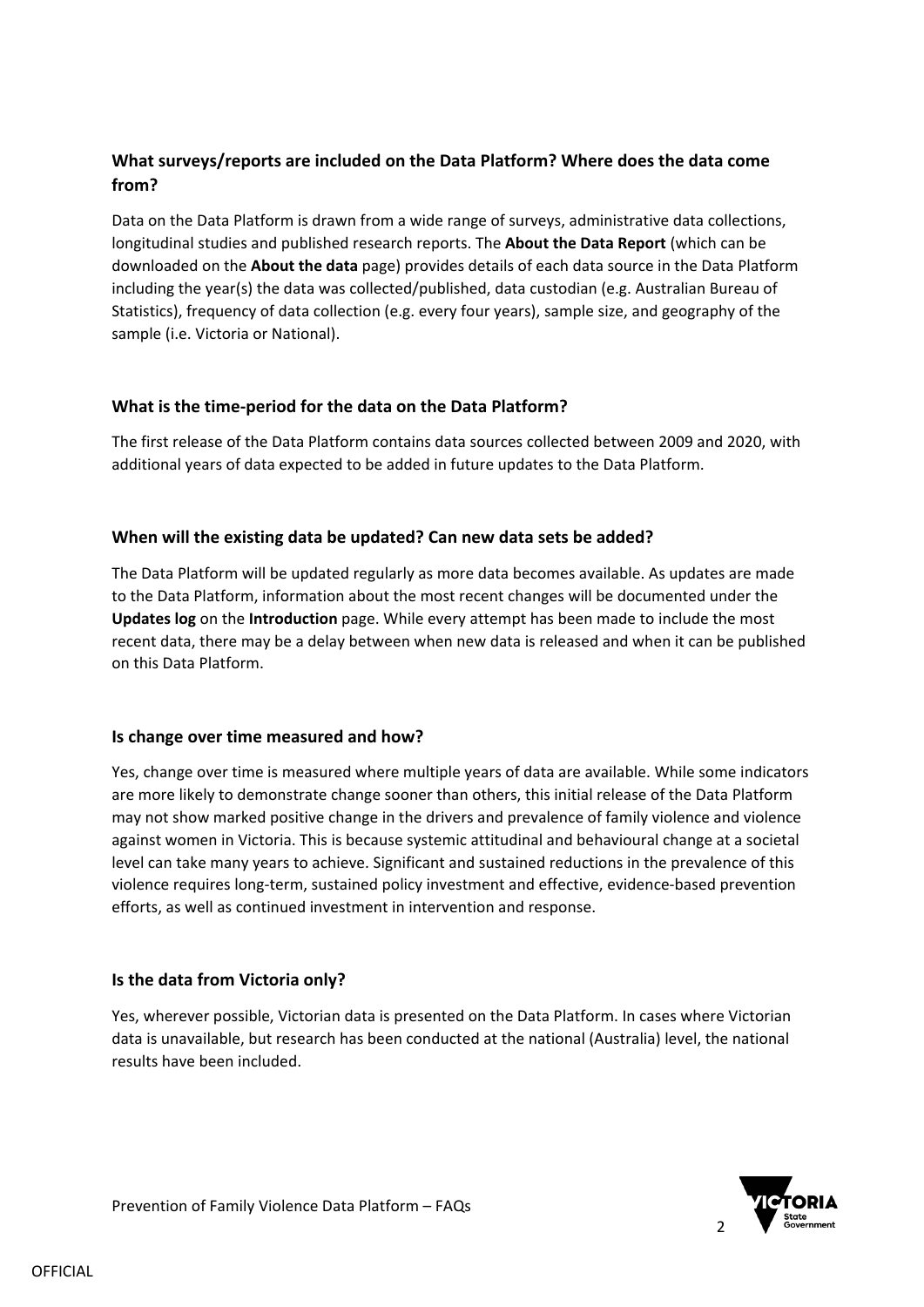## **Are data from surveys with small sample sizes included?**

Survey data was included on the Data Platform where the sample size was large enough to generate a low degree of sampling error. Some sub-population group disaggregations (e.g. age or gender) have been excluded where they are subject to a high degree of sampling error.

Information about survey sample sizes is included on the Data Platform. Details can be found in the **About the Data Report** and under **Select a data source** in the **About the data** page.

#### **Can I search by the name of the survey or report?**

Currently, the database design allows you to search by the acronym of the survey, but not the full name of the survey or publisher report.

- Click on **Search data by keyword** and type your keyword of interest (e.g. 'AHRC', the acronym for the Australian Human Rights Commission or 'PSS', the acronym for the Personal Safety Survey) into the search bar. Hit 'Enter' or click the Search icon.
- Relevant indicators, measures, years and values (e.g. percentages) will be displayed.

*Note: If you would like to see the graph and read more about the data you have selected, you must navigate back to the specific indicator by returning to Indicators and data page along the top menu bar. You can determine the indicator number by looking at the Indicator\_ID.*

# **Can I search by population groups (e.g. Aboriginal and Torres Strait Islander people, people with a disability)?**

Yes, it is possible to search by population group.

- Click on **Search the data** from the home page or **Search** at the top of each page.
- Select **Search data by keyword** and type your population group of interest (e.g. 'disability') into the search bar. Hit 'Enter' or click the Search icon.
- Relevant indicators, measures, years and values (e.g. percentages) will be displayed.

*Note: If you would like to see the graph and read more about the data you have selected, you must navigate back to the specific indicator by returning to Indicators and data page along the top menu bar. You can determine the indicator number by looking at the Indicator\_ID.*

#### **How is the data collected and processed?**

Data on the Data Platform is drawn from a wide range of surveys, administrative data collections, longitudinal studies and published research reports from a range of research institutions and government organisations. Each organisation collects, processes and analyses their data according to their own research protocols. Respect Victoria and the Crime Statistics Agency obtain this data by requesting it from the relevant organisation or extracting it from the relevant publicly accessible database or report.

Prevention of Family Violence Data Platform – FAQs

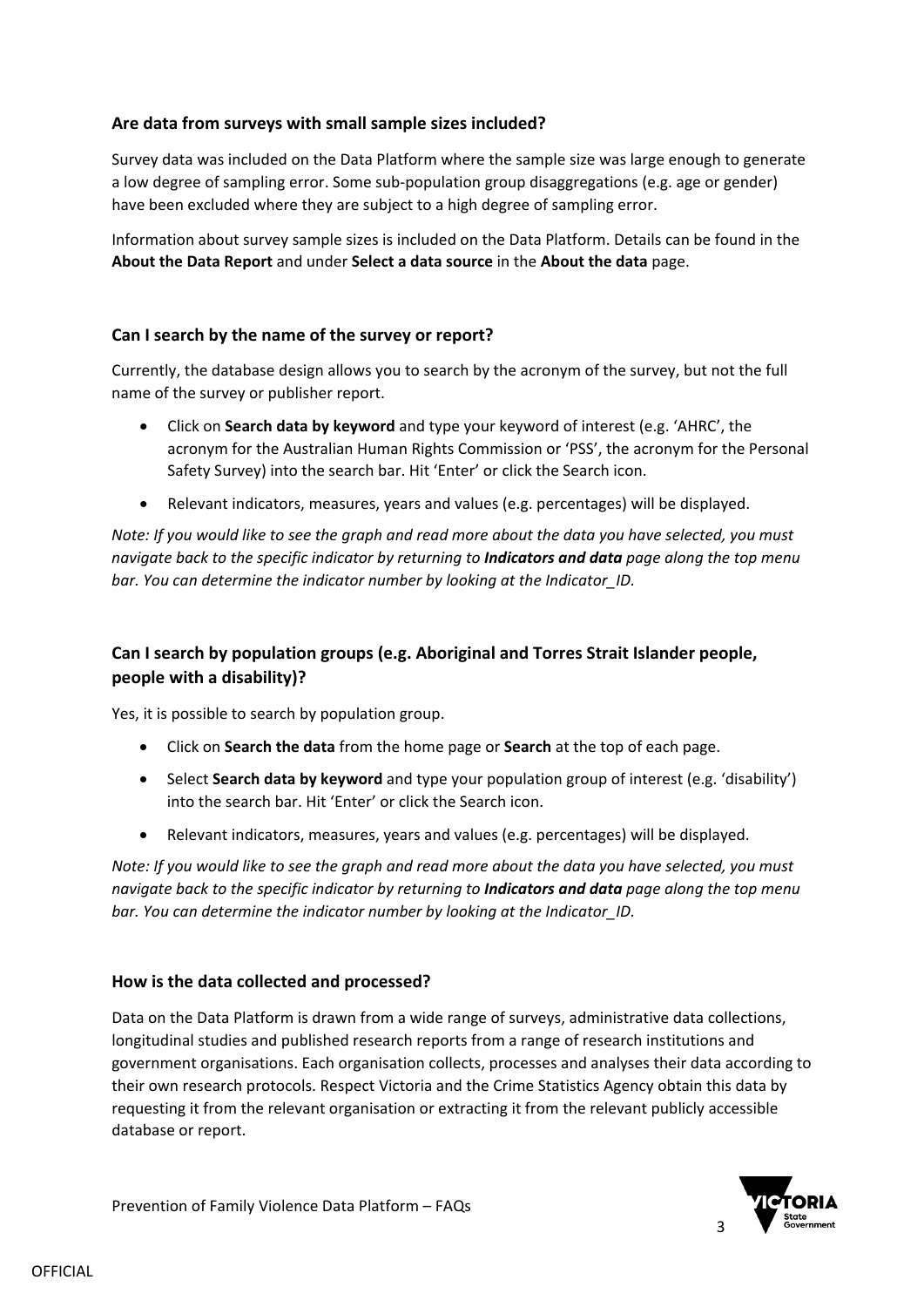#### **Can I download the raw data file to undertake my own analysis?**

No, the raw data files are not kept on the Data Platform and therefore cannot be downloaded for analysis. Raw data files are instead kept by the original data custodians. Many of the data custodians have published their data which is available publicly. In some instances, data that has not been published was made available for publication on the Data Platform.

Where data files are available publicly, they can be downloaded from the data custodians' websites e.g. Australian Bureau of Statistics publishes downloadable data cubes. In instances where the data is not publicly available, the data custodians for each survey/report would need to be contacted. Links to the sources of all data are provided on the Data Platform under the **Links and Resources** tab of each **Indicator** page.

## **Can I download the data tables?**

Currently the data on the Data Platform cannot be downloaded. If you require a specific data download, please contact [research@respectvictoria.vic.gov.au.](mailto:research@respectvictoria.vic.gov.au) Links to the organisations that publish each data source are also provided on the Data Platform under the **Links and Resources** tab of each **Indicator** page.

# **Does the Data Platform enable self-service data analysis e.g., simple cross tabulations? How do I request specific data analysis?**

The Data Platform does not enable self-service data analysis. To request specific data services, please contact the respective data custodian of the survey or report you are interested in.

To enable us to identify research needs and gaps in data analysis, please contact [research@respectvictoria.vic.gov.au](mailto:research@respectvictoria.vic.gov.au) to indicate the type of data analysis you are looking for.

#### **Is the data deidentified?**

Yes, all data has been deidentified by the original data custodians (e.g. the Australian Bureau of Statistics) and published in aggregate form.

#### **Can the Data Platform help inform primary prevention practice?**

Yes, the Data Platform can be used as one of many tools used to inform primary prevention practice. The Data Platform highlights where further work needs to occur, for example, the proportion of the Victorian population who hold problematic attitudes relating to the drivers of violence against women. This knowledge may help guide practitioners when tailoring program focus areas.